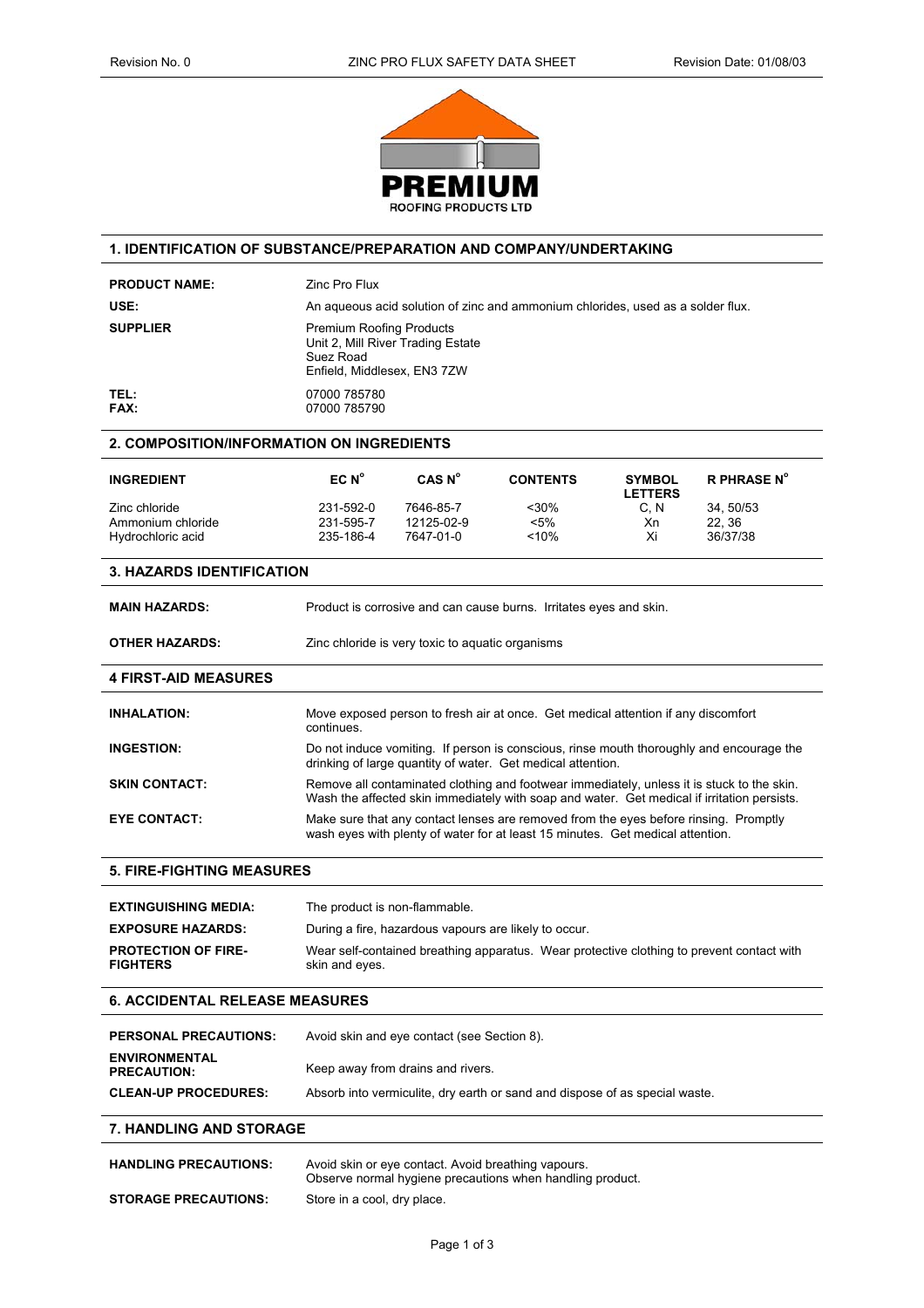# **8. EXPOSURE CONTROLS/PERSONAL PROTECTION**

| <b>EXPOSURE LIMIT VALUES:</b>  | <b>INGREDIENT</b><br>Zinc chloride (fume)<br>Ammonium chloride<br>Hydrochloric acid | CAS N <sup>o</sup><br>7646-85-7<br>12125-02-9<br>7647-01-0 | LTEL (8 hrs TWA)<br>1 mg.m <sup>-3</sup><br>2 mg.m $3$ | STEL (15 min)<br>$2 \text{ mg.m}^3$<br>$8 \text{ mg.m}^3$ |  |
|--------------------------------|-------------------------------------------------------------------------------------|------------------------------------------------------------|--------------------------------------------------------|-----------------------------------------------------------|--|
| <b>VENTILATION:</b>            | Provide adequate general and local exhaust ventilation.                             |                                                            |                                                        |                                                           |  |
| <b>RESPIRATORY PROTECTION:</b> | Avoid direct inhalation, otherwise no special measures necessary.                   |                                                            |                                                        |                                                           |  |
| <b>HAND PROTECTION:</b>        | Use protective gloves.                                                              |                                                            |                                                        |                                                           |  |
| <b>EYE PROTECTION:</b>         | Use approved safety goggles or face shield.                                         |                                                            |                                                        |                                                           |  |
| <b>SKIN PROTECTION:</b>        | Wear suitable protective clothing. Observe good standards of personal hygiene.      |                                                            |                                                        |                                                           |  |

### **9. PHYSICAL AND CHEMICAL PROPERTIES**

| <b>APPEARANCE:</b>       | Liauid                   | <b>ODOUR:</b>                 | Weak             |
|--------------------------|--------------------------|-------------------------------|------------------|
| <b>BOILING POINT:</b>    | $>100^{\circ}$ C         | <b>FLASH POINT:</b>           | $>130^{\circ}$ C |
| <b>RELATIVE DENSITY:</b> | 1.3 (approx) $@$ 20 $°C$ | <b>SOLUBILITY (in water):</b> | Soluble          |

# **10 STABILITY AND REACTIVITY**

| <b>STABILITY:</b>                                           | Stable under normal conditions. Stable at room temperature. |
|-------------------------------------------------------------|-------------------------------------------------------------|
| <b>CONDITIONS TO AVOID:</b>                                 | Avoid excess heat.                                          |
| <b>MATERIALS TO AVOID:</b>                                  | Avoid contact with oxidising agents and alkalis.            |
| <b>HAZARDOUS</b><br><b>DECOMPOSTION</b><br><b>PRODUCTS:</b> | Ammonia, hydrogen chloride.                                 |

### **11. TOXICOLOGICAL INFORMATION**

| <b>INHALATION:</b>   | May cause irritation to the respiratory system. |
|----------------------|-------------------------------------------------|
| <b>INGESTION:</b>    | May cause internal burns if taken by mouth.     |
| <b>SKIN CONTACT:</b> | May cause burns                                 |
| <b>EYE CONTACT:</b>  | May cause burns.                                |
|                      |                                                 |

# **12. ECOLOGICAL INFORMATION**

| <b>MOBILITY:</b>                            | Readily absorbed into soil. Soluble in water.                |
|---------------------------------------------|--------------------------------------------------------------|
| <b>PERSISTENCE AND</b><br>DEGRADABILITY:    | Not biodegradable.                                           |
| <b>BIOACCUMULATIVE</b><br><b>POTENTIAL:</b> | Unlikely to bio-accumulate on the basis of water solubility. |
| <b>OTHER ADVERSE EFFECTS:</b>               | Harmful effect due to pH shift. Toxic to aguatic organisms.  |

# **13. DISPOSAL CONSIDERATIONS**

| <b>WASTE FROM RESIDUES:</b>              | Dispose of material as special waste.                                 |
|------------------------------------------|-----------------------------------------------------------------------|
| <b>CONTAMINATED</b><br><b>PACKAGING:</b> | Rinse out empty containers thoroughly before returning for recycling. |

# **14. TRANSPORT INFORMATION:**

| <b>REGULATIONS:</b>  |                             |      |                        |                         |   |
|----------------------|-----------------------------|------|------------------------|-------------------------|---|
| ADR/RID (road/rail): | UN $N^{\circ}$ :            | 1840 | CLASS:                 | <b>PACKAGING GROUP:</b> | Ш |
|                      | <b>PRODUCT DESCRIPTION:</b> |      | Zinc chloride solution |                         |   |